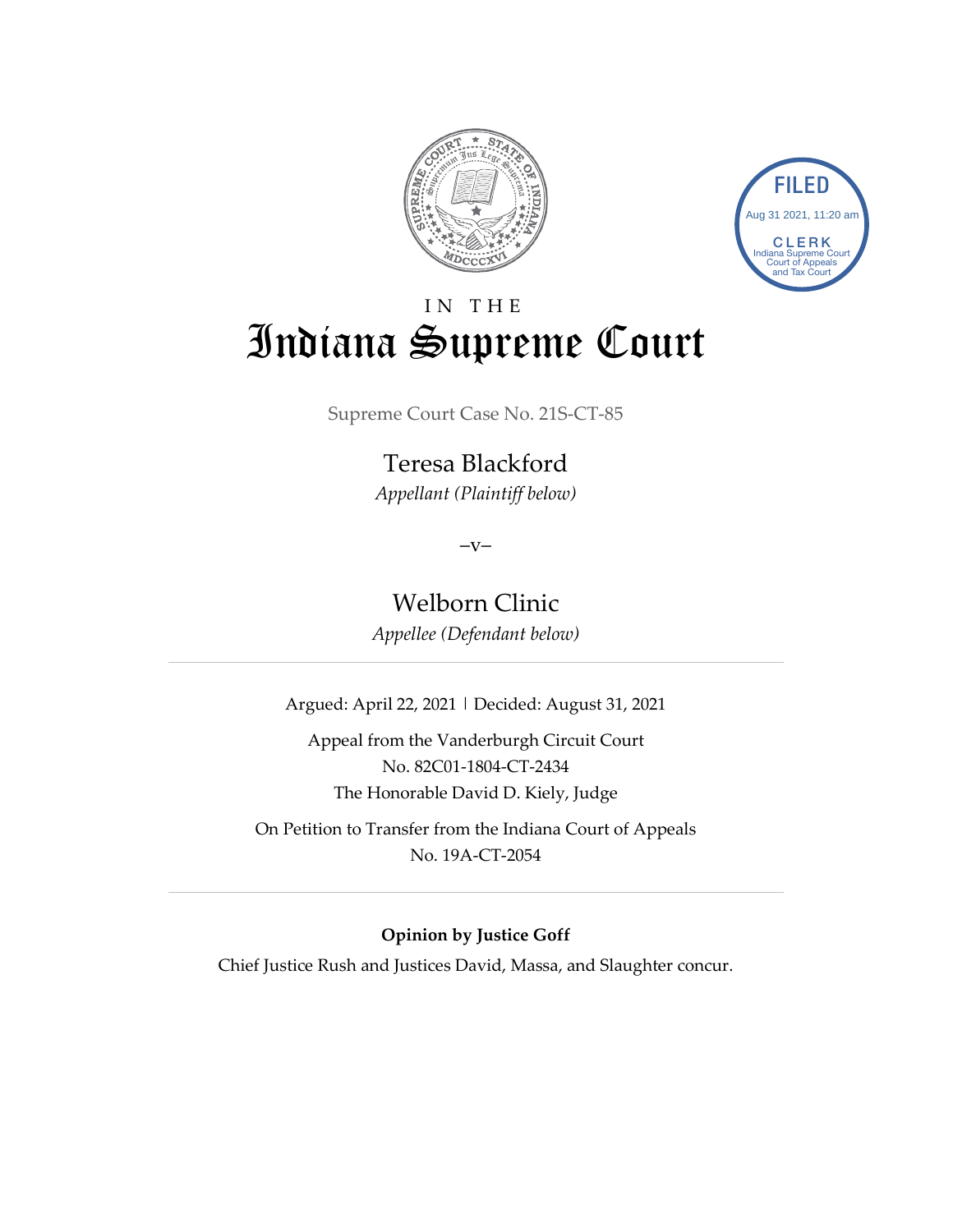#### **Goff, Justice.**

Statutory limitations of action are "fundamental to a well-ordered judicial system." *See Bd. of Regents of Univ. of State of N. Y. v. Tomanio*, 446 U.S. 478, 487 (1980). The process of discovery and trial, revealing ultimate facts that either help or harm the plaintiff, are "obviously more reliable if the witness or testimony in question is relatively fresh." *Id.* And potential defendants, of course, seek to avoid indefinite liability for past conduct. C. Corman, 1 Limitation of Actions  $\S 1.1$ , at 5 (1991). Naturally, then, "there comes a point at which the delay of a plaintiff in asserting a claim is sufficiently likely either to impair the accuracy of the fact-finding process or to upset settled expectations that a substantive claim will be barred" regardless of its merit. *Tomanio*, 446 U.S. at 487. At the same time, most courts recognize that certain circumstances may "justify an exception to these strong policies of repose," extending the time in which a plaintiff may file a claim—a process known as "tolling." *Id.* at 487–88.

The circumstances here present us with these competing interests: the plaintiff, having been misinformed of a medical diagnosis by her provider, which dissolved its business more than five years prior to the plaintiff filing her complaint, seeks relief for her injuries on grounds of fraudulent concealment, despite expiration of the applicable limitation period. Because we consider the limitation period at issue a statute of repose (rather than a general statute of limitation or non-claim statute), we conclude that fraudulent concealment may not extend the time in which to file a claim. And even if the limitation period were subject to tolling, the defendant's constructive fraud precludes equitable relief. For these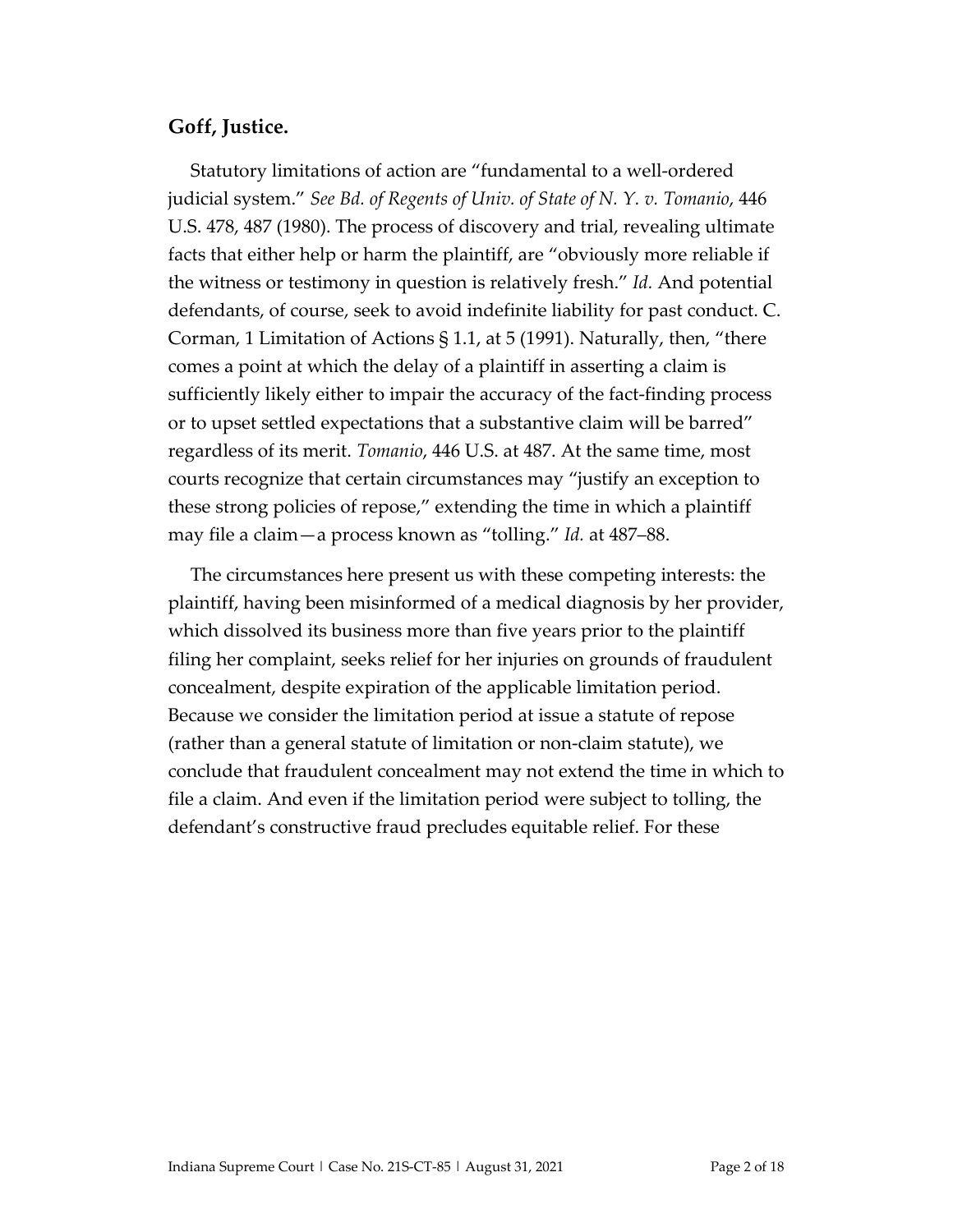reasons, we hold that the plaintiff's claim is untimely.<sup>[1](#page-2-0)</sup> As such, we affirm the trial court's order granting summary judgment to the defendant and denying the plaintiff's motion for partial summary judgment.

## **Facts and Procedural History**

In 2003, the Welborn Clinic (or, the Clinic) tested Teresa Blackford for hepatitis, a known cause of a skin condition from which she suffered at the time. Upon completing the test, the Clinic informed Blackford that the results were negative. For the next several years, Blackford continued to receive treatment for her skin condition from the Clinic. But on June 30, 2009, the Clinic, under the Indiana Business Trust Act (IBTA or Act), surrendered its authority to conduct business in the state, effectively terminating its relationship with Blackford.

In 2014, as Blackford's health declined, her new doctor diagnosed her with hepatitis. This diagnosis prompted Blackford to request her medical records from the Clinic, which revealed that she had in fact tested positive for hepatitis in 2003. Though treated for her condition by her new doctor, Blackford had developed cirrhosis of the liver because of the delay in treatment, exposing her to a heightened risk of other medical problems.

Upon discovering the original test results, Blackford, on March 13, 2015, sued for medical malpractice—first with the Indiana Department of Insurance and then in the trial court. At trial, the Clinic moved for summary judgment, arguing that, because Blackford sued more than five years after the Clinic dissolved, the IBTA time-barred her claim. *See* Ind.

<span id="page-2-0"></span><sup>&</sup>lt;sup>1</sup> The Indiana Trial Lawyers Association (ITLA) raises a separate constitutional claim in its amicus brief, arguing that the Indiana Business Trust Act, as applied to Blackford, violates the Privileges and Immunities Clause and the Open Courts Clause of the Indiana Constitution. ITLA, however, as amicus, could not raise a new claim that the parties failed to raise. ITLA is not a party on appeal. *See* Ind. Appellate Rule 17(A). And it is well established that "[a]n amicus is not permitted to raise new questions but rather must accept the case as it finds it at the time of its petition to intervene." *Indiana Dep't of Transportation v. FMG Indianapolis, LLC*, 167 N.E.3d 321, 333 (Ind. Ct. App. 2021) (citing *Anderson Fed'n of Tchrs., Loc. 519 v. Sch. City of Anderson*, 252 Ind. 558, 254 N.E.2d 329 (1970)).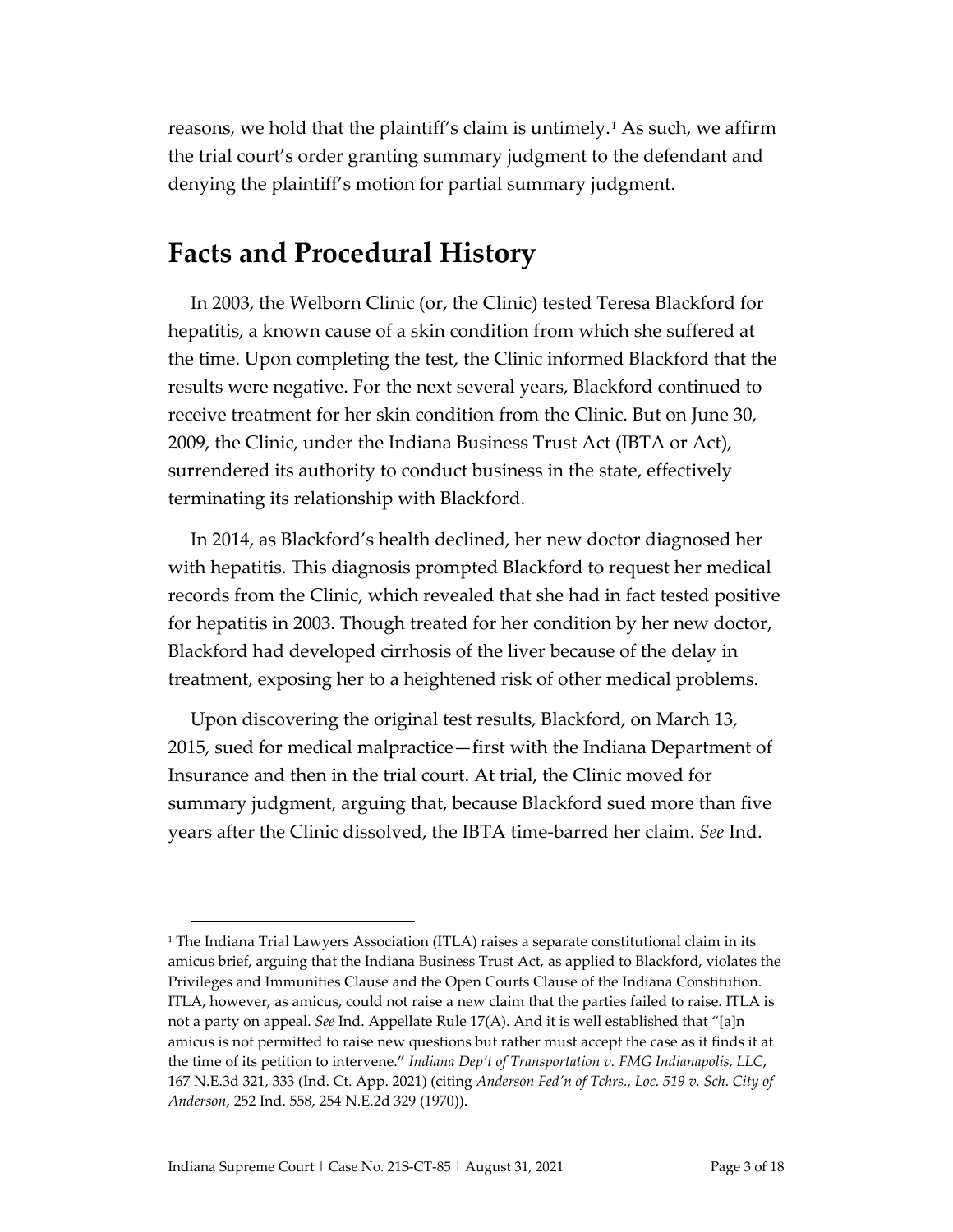Code § 23-5-1-11 (2018) (entitling a business trust to "prosecute and defend" all claims filed within a five-year period after the trust surrenders its authority to conduct business). Blackford responded by moving for partial summary judgment on the same issue, asserting that the Clinic fraudulently concealed her test results, thus equitably tolling the IBTA's five-year limitation period. The trial court ruled for the Clinic.

In a divided opinion, the Court of Appeals reversed. *Blackford v. Welborn Clinic*, 150 N.E.3d 687 (Ind. Ct. App. 2020). The majority held (1) that fraudulent concealment may, upon a sufficient showing of facts, toll the IBTA's five-year limitation period; (2) that, as a matter of law, by giving Blackford inaccurate test results in 2003, and by designating no evidence to the contrary, the Clinic fraudulently concealed—passively, if not actively—material medical information; and (3) that, by investigating her condition after termination of the doctor-patient relationship "in a reasonably diligent manner," Blackford filed a timely complaint under the IBTA. *Id.* at 696–97. The dissent, however, would have affirmed the trial court on grounds of Blackford's untimeliness in filing the complaint, reasoning that, while the discovery rule applies to active fraud, passive (or constructive) fraud, as Blackford alleged here, tolls the limitations period only "'until the termination of the physician-patient relationship.'" *Id.* at 697–98 (Brown, J., dissenting) (quoting *Boggs v. Tri-State Radiology, Inc.*, 730 N.E.2d 692, 698 (Ind. 2000)).

We granted the Clinic's petition for transfer, thus vacating the Court of Appeals opinion. *See* Ind. Appellate Rule 58(A).

## **Standard of Review**

A de novo standard of review applies to summary-judgment rulings. *Alldredge v. Good Samaritan Home, Inc.*, 9 N.E.3d 1257, 1259 (Ind. 2014). Under this standard, summary judgment is appropriate "if the designated evidentiary matter shows that there is no genuine issue as to any material fact and that the moving party is entitled to a judgment as a matter of law." Ind. Trial Rule 56(C). Claims asserting a defense based on a statutory limitation period are particularly suitable for summary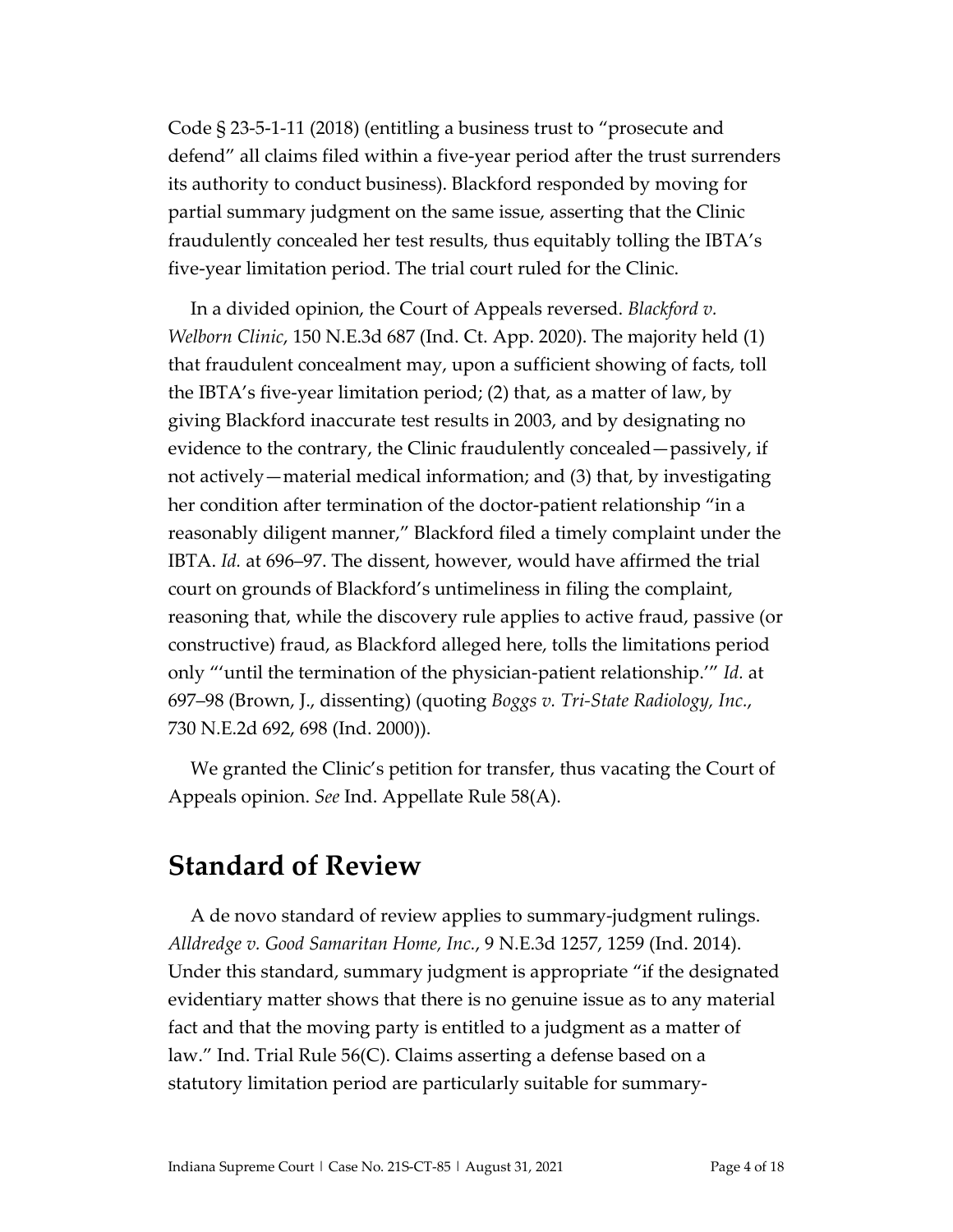judgment determination. *See City of Marion v. London Witte Grp.*, *LLC*, 169 N.E.3d 382, 390 (Ind. 2021). "When a moving party asserts as an affirmative defense that an action is time-barred, and establishes that the action was commenced beyond the statutory period, the burden shifts to the nonmovant to establish an issue of fact material to a theory that avoids the defense." *Jurich v. John Crane, Inc.*, 824 N.E.2d 777, 780 (Ind. Ct. App. 2005).

#### **Discussion and Decision**

On transfer, the Clinic—joined by the Defense Trial Counsel of Indiana as amicus curiae—argues that, by its plain terms, the IBTA "creates a date certain after which all claims against it are barred." Pet. to Trans. at 15. And to recognize an equitable exception for fraud, the Clinic contends, runs contrary to the IBTA's plain language and to its purpose of shielding businesses from the need to defend against stale claims. *Id.* at 15–18. For her part, Blackford, along with amicus curiae the Indiana Trial Lawyers Association, maintains that the Clinic's fraudulent concealment of her test results tolled the IBTA's five-year limitation period. Legislative policy and principles of equity, she insists, prevent a party from exploiting another by fraudulent activity. Resp. to Trans. at 6. Simply put, she asserts, "[f]raud vitiates anything." *Id.*

To resolve this dispute, our decision proceeds in two parts. We first examine the various statutory limitations of action—general statutes of limitation, statutes of repose, and non-claim statutes—to determine whether the IBTA permits equitable tolling. Concluding that it does not, we then ask whether a limited exception applies in cases of fraudulent concealment—a question we likewise answer in the negative on grounds that the Clinic's constructive fraud justifies no equitable relief for Blackford.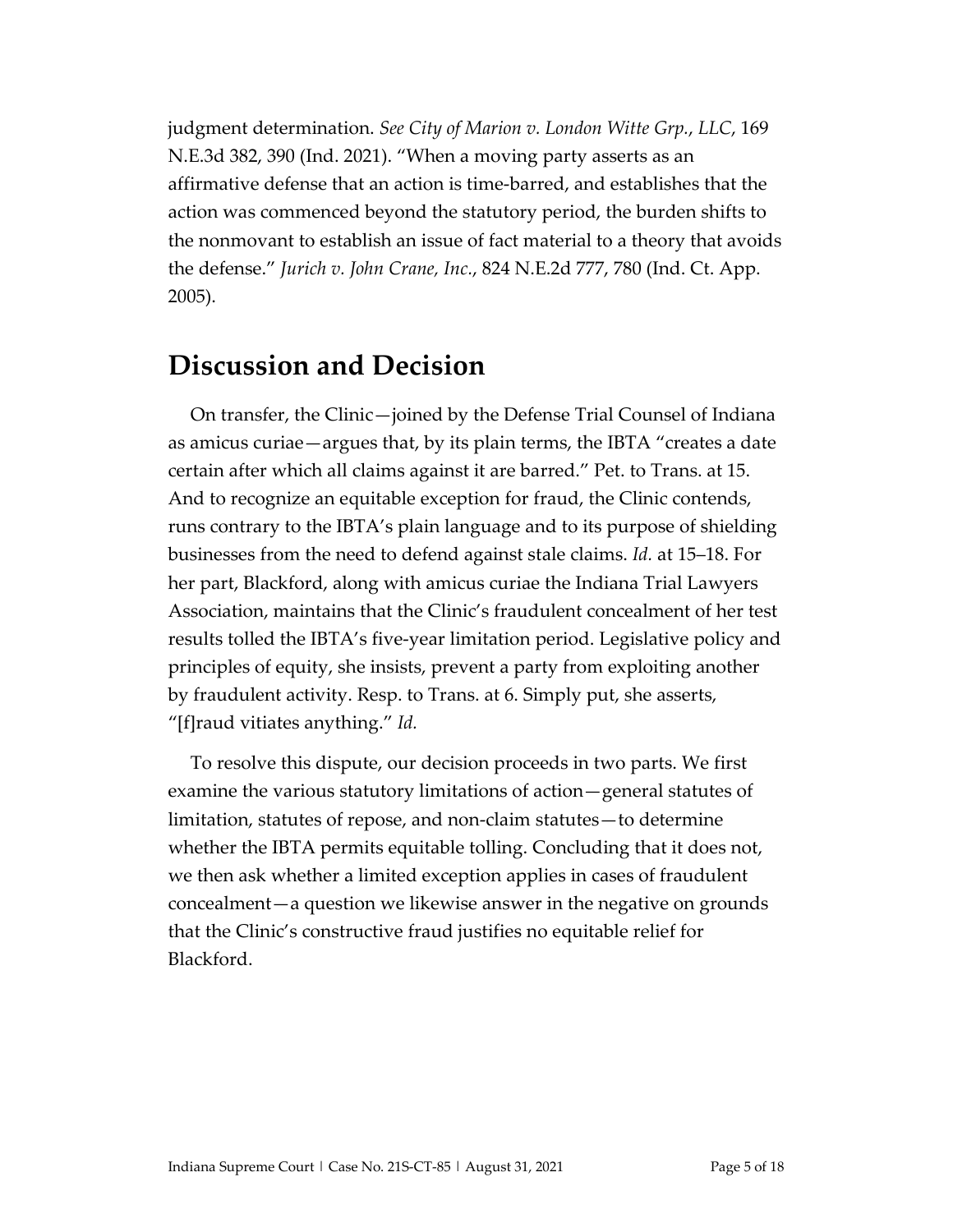## **I. The IBTA's limitation period is not subject to equitable tolling.**

Enacted in 1963, the IBTA expressly recognizes a business trust—an unincorporated association in which one or more trustees engage in professional activities for the profit of its beneficiaries—as a type of organization permitted to conduct business in the state.<sup>[2](#page-5-0)</sup> Act of Mar. 14, 1963, ch. 353, §§ 2, 3, 1963 Ind. Acts 900, 901–02 (codified as amended at I.C. §§ 23-5-1-2, -3). When a business trust withdraws or "surrender[s]" its authority to conduct business, by filing a notice of intent with the secretary of state, the IBTA allows for a five-year winding-up period, during which the trust may "convey and dispose of its property and assets" and "perform any other act or acts pertinent to the liquidation of its business." I.C. § 23-5-1-11(b). As part of this dissolution process, the IBTA "entitle[s]" the trust to "prosecute and defend all suits filed prior to the expiration of [the five-year] period involving causes of action prior to the effective date of such withdrawal." *Id.* The withdrawal "shall have no effect upon any suit filed by or against" the trust before expiration of this period "until such suit has been finally determined or otherwise finally concluded and all judgments, orders, and decrees entered in the suit have been fully executed." *Id.*

The Clinic argues that the IBTA's five-year limitation period is as a statute of repose, creating a firm date "after which all claims are barred," with no option for equitable tolling. Pet. to Trans. at 15, 17. Rather than

<span id="page-5-0"></span> 2 The business trust in the United States grew in popularity during the mid- to late-nineteenth century, primarily as a vehicle for avoiding (now largely obsolete) laws precluding corporations from owning real property. John Morley, *The Common Law Corporation: The Power of the Trust in Anglo-American Business History*, 116 Colum. L. Rev. 2145, 2157–63 (2016); Thomas E. Rutledge & Ellisa O. Habbart, *The Uniform Statutory Trust Entity Act: A Review*, 65 Bus. Law. 1055, 1057 (2010). While "the business trust as a gap filler in the menu of organizational forms diminished" by the mid-twentieth century, it survives today and serves a variety of purposes, including for asset securitization and real-estate investment. Rutledge & Habbart, *Uniform Statutory Trust Entity Act*, 65 Bus. Law. at 1057. *See also* John H. Langbein, *The Secret Life of the Trust: The Trust as an Instrument of Commerce*, 107 Yale L.J. 165 (1989) (discussing a variety of commercial trusts).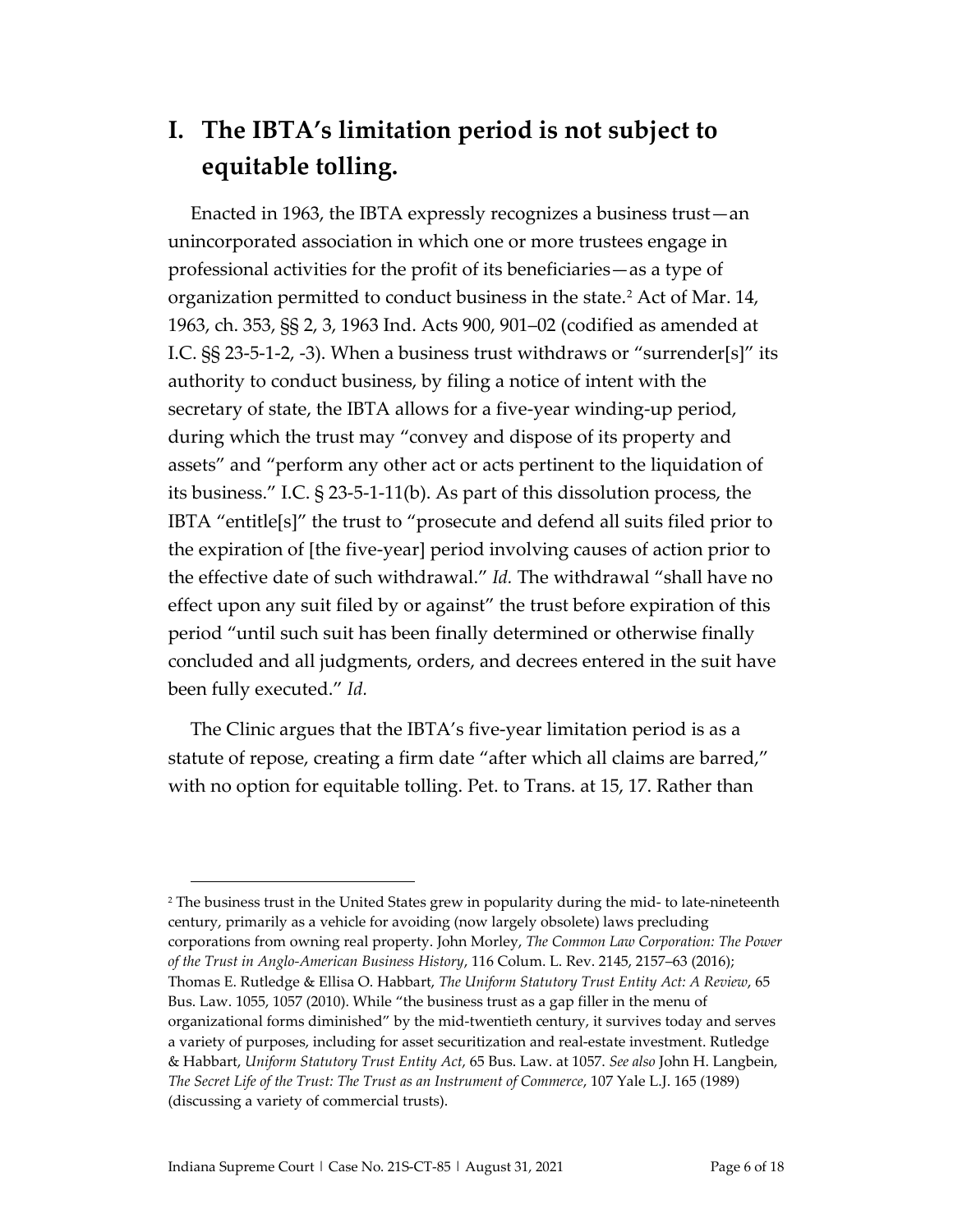establishing "a deadline for filing a claim from the occurrence of a tort as a statute of limitations would," the IBTA, the Clinic asserts, "sets a distinct, outside limit as to when any claim involving a business trust which is being dissolved can be filed." Appellee's Br. at 16. Blackford, on the other hand, characterizes the IBTA as a non-claim statute, a type of legislation subject to equitable tolling, including in cases of fraud.

Resolution of this issue first requires us to distinguish between the various statutory limitations of action.

#### **A. The type of statutory limitation determines whether tolling may revive an otherwise untimely claim.**

General "statutes of limitation" create "a defense to an action brought after the expiration of the time allowed by law for the bringing of such an action." *Donnella v. Crady*, 135 Ind. App. 60, 63, 185 N.E.2d 623, 625 (1962). This defense acts as a "procedural bar to a remedy" when a plaintiff fails to file a lawsuit within a specific period of time after the injury "accrues" or comes into existence. *Gill v. Evansville Sheet Metal Works, Inc.*, 970 N.E.2d 633, 637 n.4 (Ind. 2012). As such, this category of legislation encourages plaintiffs "to pursue diligent prosecution of known claims." *California Pub. Employees' Ret. Sys. v. ANZ Sec., Inc.*, 137 S. Ct. 2042, 2049 (2017). Principles of equity preclude a party from invoking the statute of limitations as a defense when that party, "by fraud or other misconduct," has prevented the filing of a lawsuit or induced its delay beyond the time permitted by statute. *Donnella*, 135 Ind. App. at 63, 185 N.E.2d at 625. "The time for commencing an action governed by the general statutes of limitation may thus be extended" or tolled. *Id.*

Statutes of repose, in turn, "mark the outer boundaries of substantive legal rights because they limit the time during which a cause of action can arise." *Gill*, 970 N.E.2d at 637 n.4. In other words, "no cause of action exists once the repose period expires." *Id.* This type of legislation acts as a substantive bar to a legal claim "after a specified period of time has run from the occurrence of some event **other than the injury** which gave rise to the claim." *Kissel v. Rosenbaum*, 579 N.E.2d 1322, 1326 (Ind. Ct. App. 1991) (emphasis added). A statute of repose, then, may bar a cause of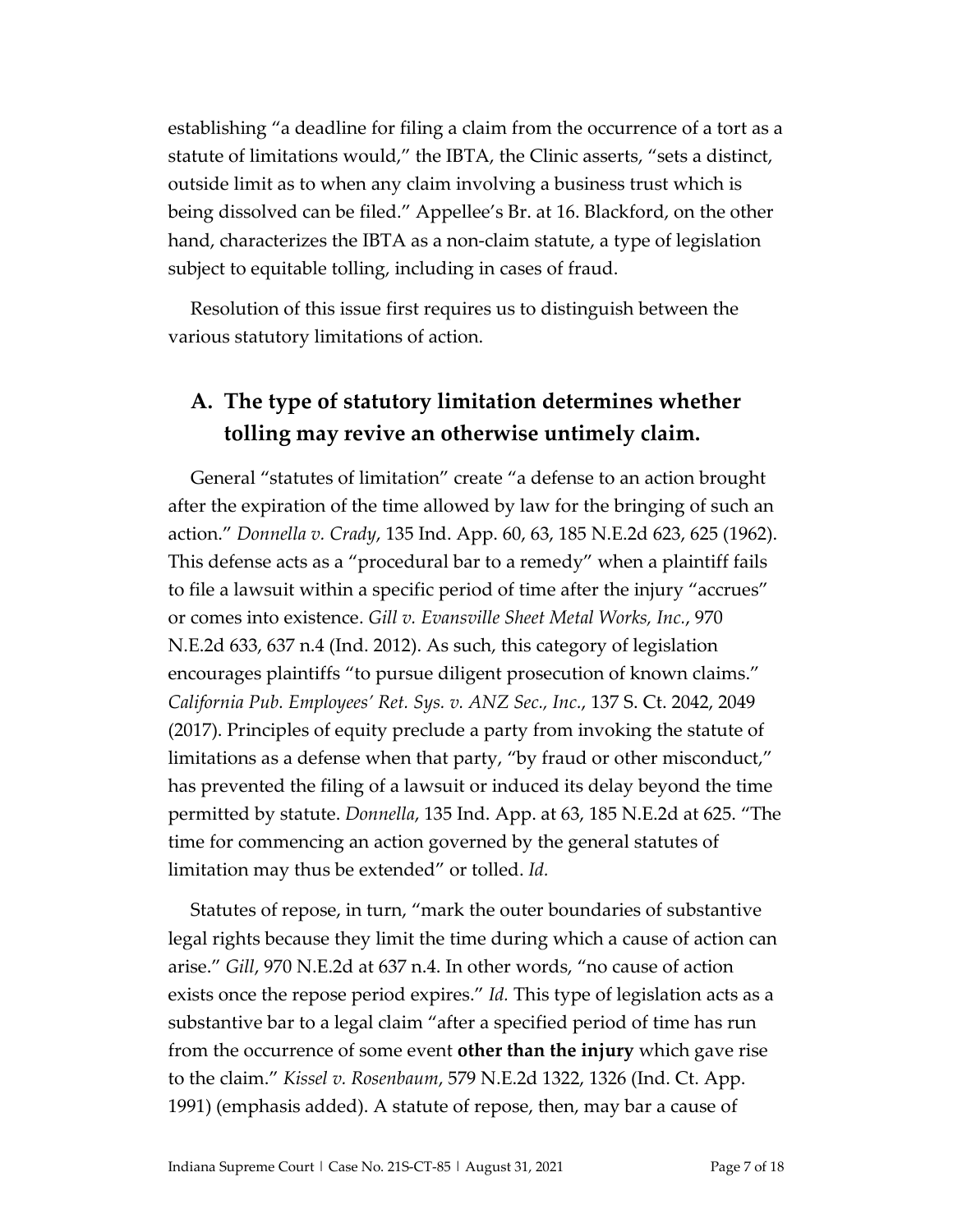action long before it accrues, effectively depriving a claimant of a remedy. *Id.* The reason for this strict prohibition is not necessarily to avoid stale evidence but rather to delineate a specific timeframe "within which the legislature has, for public policy reasons, deemed it appropriate to bring the claim." *Id.* at 1327–28. And by vesting in the defendant a substantive grant of immunity once the period expires, statutes of repose—absent express language to the contrary—supersede or "override" equitable rules of tolling. *Id.* at 1328*; ANZ Sec., Inc.*, 137 S. Ct. at 2051.

A third category of legislation, what courts often refer to as non-claim statutes, creates an enforceable right of action, "unknown to the common law," only if commenced within the prescribed timeframe. *Wawrinchak v. U. S. Steel Corp., Gary Works*, 148 Ind. App. 444, 451, 267 N.E.2d 395, 399 (1971). While "statutes of limitation create defenses that must be pleaded and may be waived," a non-claim statute is self-executing and "imposes a condition precedent to the enforcement of a right of action." *Bahr v. Zahm*, 219 Ind. 297, 302, 37 N.E.2d 942, 944 (1941). So, unless a party files a claim within the prescribed time, "no enforceable right of action is created." *Donnella*, 135 Ind. App. at 63, 185 N.E.2d at 624. Non-claim statutes generally "are not subject to equitable exceptions."[3](#page-7-0) *Est. of Decker v. Farm Credit Servs. of Mid-Am.*, *ACA*, 684 N.E.2d 1137, 1139 (Ind. 1997).

With this context in mind, we turn to our analysis of the limitation period at issue under the IBTA.

<span id="page-7-0"></span> <sup>3</sup> We acknowledge a potential conflict in our case law on this issue. *Compare Alldredge*, 9 N.E.3d at 1263 (concluding "that neither an ordinary statute of limitation nor a temporal condition precedent [*i.e.*, a non-claim statute] will bar a plaintiff's claim when the delay in filing was due to the tortfeasor's fraud"), *with Donnella*, 135 Ind. App. at 63, 185 N.E.2d at 625 (opining that non-claim statutes are "not extended" even by "fraud or misconduct of the parties"), *and Est. of Decker v. Farm Credit Servs. of Mid-Am.*, *ACA*, 684 N.E.2d 1137, 1139 (Ind. 1997) (citing *Donella* for the proposition that non-claim statutes "are not subject to equitable exceptions"). But because we consider the IBTA's five-year limitation period as a statute of repose, we need not resolve this ostensible tension in precedent.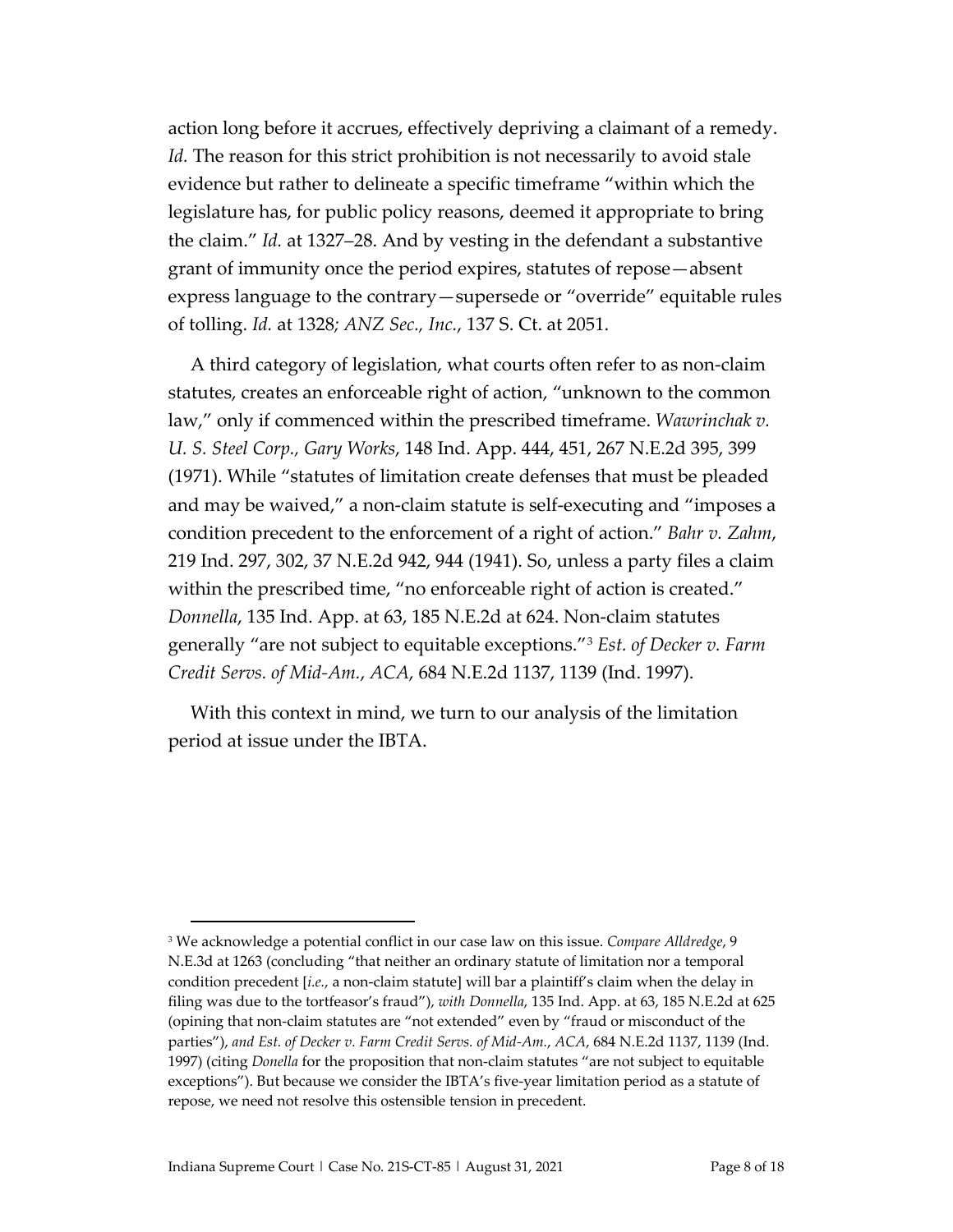### **B. The IBTA's five-year limitation period is a statute of repose, effectively barring Blackford's claim as untimely.**

Unlike a non-claim statute, the IBTA created no **new** right of action *i.e.*, a right of action "unknown to the common law." *Cf. Robertson v. Gene B. Glick Co.*, 960 N.E.2d 179, 184 (Ind. Ct. App. 2011) (concluding that, because "wrongful death is a creature of the legislature" for which "no cause of action existed at common law," the time constraint under the Wrongful Death Act "is not a statute of limitations, but rather, a condition precedent"). To the contrary, long before the IBTA, the common law recognized a right of recovery for claims against a business trust, including those subject to dissolution.[4](#page-8-0) *See Hewitt v. Westover*, 86 Ind. App. 505, 511, 516, 158 N.E. 631, 633–34, 635 (1927) (permitting a claim of fraud against the agents and directors of an insolvent company subject to bankruptcy, whether as "a common-law [business] trust or a

<span id="page-8-0"></span> <sup>4</sup> Pre-IBTA case law in Indiana, to be sure, is limited. And our courts, during the earlytwentieth century, appeared hostile toward the common-law business trust as an organizational device. In one case, our Court of Appeals even questioned their legal validity, suggesting—without formally concluding—that these associations organized simply to "evade the statutes concerning the organization of corporations" or to "escape their liabilities as partners." *McClaren v. Dawes Elec. Sign & Mfg. Co.*, 86 Ind. App. 196, 200, 156 N.E. 584, 585 (1927). But while treating the beneficiaries in that case as partners subject to liability for the trust's obligations, the court still recognized that an unincorporated association may conduct "business under a declaration of trust," depending on the "provisions of the instrument under which [it is] organized." *Id.* And in a separate decision, this Court implicitly acknowledged the validity of a common-law business trust in Indiana, concluding that such an association is "capable of taking and holding title to property" (thus rendering it subject to prosecution for embezzlement). *Ridge v. State*, 192 Ind. 639, 642, 137 N.E. 758, 759 (1923).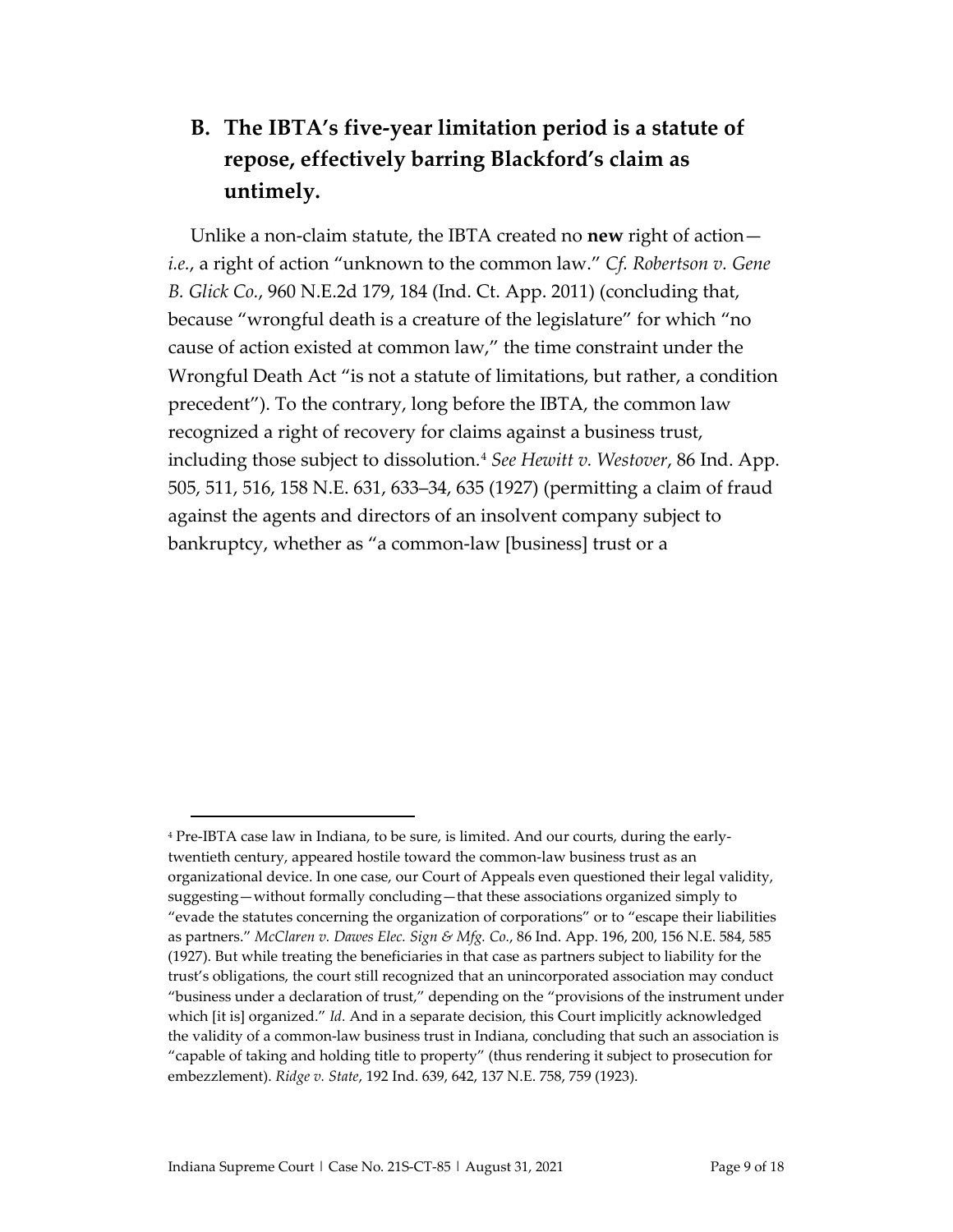corporation").[5](#page-9-0) The legislature, of course, enjoys the "power to abrogate or modify common law rights and remedies." *Dague v. Piper Aircraft Corp.*, 275 Ind. 520, 529, 418 N.E.2d 207, 213 (1981). But the IBTA expressly recognizes the enduring application of the state's common law of business trusts for determining the scope of an entity's "power and authority" to conduct business. I.C. § 23-5-1-8. And this power and authority, which a trust may surrender "at any time" when dissolving its business, includes, among other things, "the right to sue and be sued." I.C. §§ 23-5-1-8, -11(a).

To be sure, the IBTA changed the way in which a party could recover against a business trust. Decisions predating the Act held that a commonlaw business trust, which lacked "any legal existence distinct from [its] members," could sue or be sued not "in the company name" but rather in the name of its trustees only, "unless by the articles [of organization] another mode is authorized." *Farmers' Mut. v. Reser*, 43 Ind. App. 634, 638, 88 N.E. 349, 351 (1909). Under the IBTA, by contrast, the business "trust shall have the right to sue and be sued," whether "in its own name" or in the name of its trustees. I.C. § 23-5-1-8. But this change affected the **procedure** for enforcing an existing right of action; it did not create the right of action itself. *Accord Ellenwine v. Fairley*, 846 N.E.2d 657, 660 (Ind. 2006) (observing that the Medical Malpractice Act "did not create or establish the medical malpractice claim; it only imposed procedural requirements on the prosecution of them"). *See also* Robert C. Brown, *Common Law Trusts as Business Enterprises*, 3 Ind. L.J. 595, 623 (1928) (addressing the "purely procedural" question of how a business trust "may sue or be sued").

<span id="page-9-0"></span> <sup>5</sup> While nothing in the *Hewitt* decision suggests that the business there had fully dissolved, courts and commentators recognized the common-law principle that a claimant possessed a right of recovery against a defunct business trust. *See, e.g.*, *Wells v. Mackay Tel.-Cable Co.*, 239 S.W. 1001, 1003, 1006 (Tex. Civ. App. 1921) (holding that, by "well settled" rule, the beneficiaries of a common-law business trust, having "previously been dissolved," were "liable for debts incurred by the trustees in carrying on the business of the company"). *See also* James Hill et al., *A Practical Treatise on the Law Relating to Trustees* 800 (3d Am. ed. 1857) (stating that a trustee of an insolvent or bankrupted business trust "will be responsible to the creditors" of the trust "and he may be . . . proceeded against in the same manner as any other [business entity]").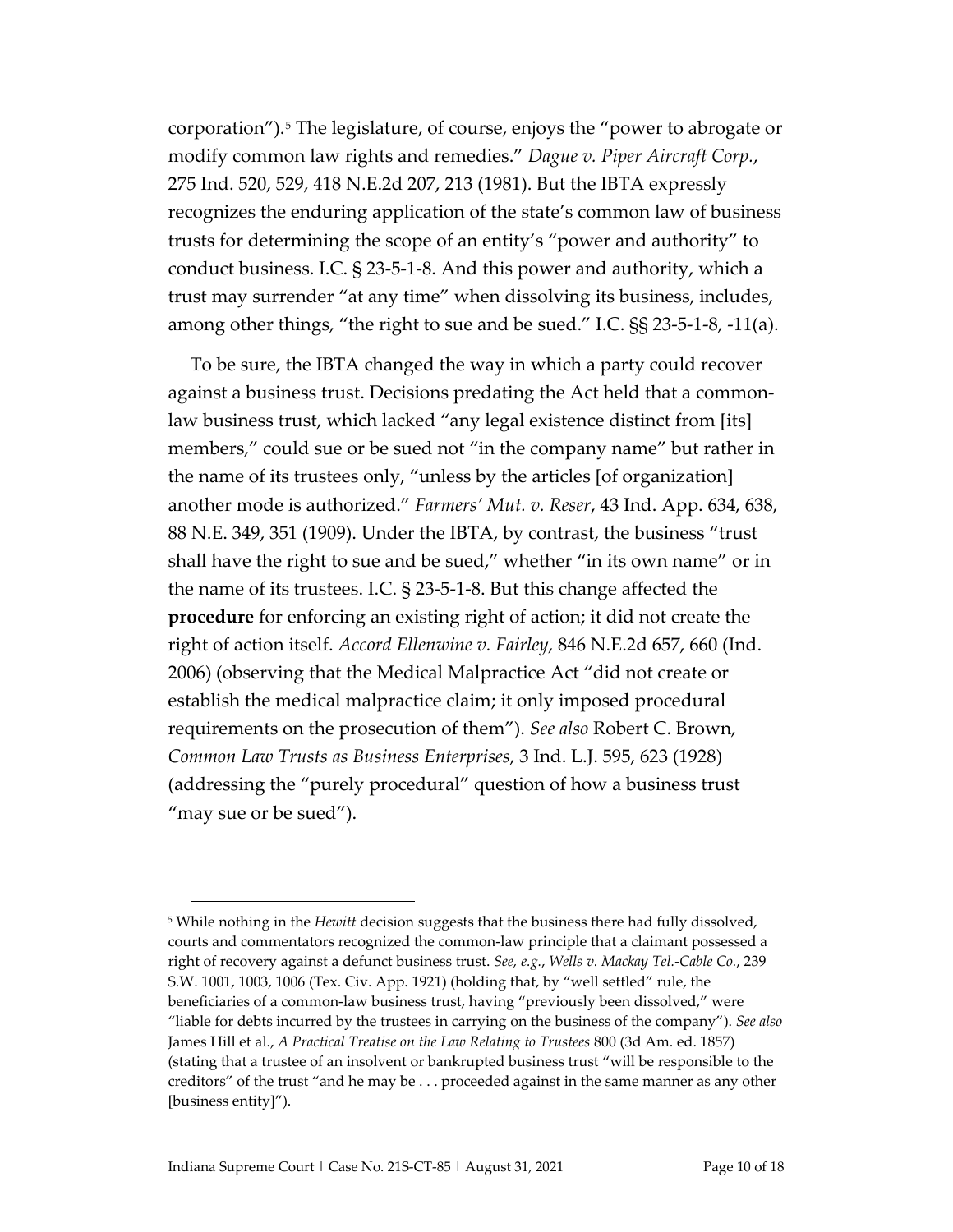Beyond the established common-law right of action against a business trust, the language of the IBTA itself offers support for our conclusion. A non-claim statute presents to a potential plaintiff an "offer of an action on condition that it be commenced within the specified time." *Wawrinchak*, 148 Ind. App. at 451, 267 N.E.2d at 399. If the plaintiff fails to accept that offer by filing no action within that time, then "the action and the right of action no longer exist, and the defendant is exempt from liability." *Id.* The IBTA, by contrast, contains no such proposition. Rather than imposing on a potential claimant "a condition precedent to the enforcement of a right of action," *see Decker*, 684 N.E.2d at 1139, the Act instead confers a right and responsibility on the business trust itself, "**entitl[ing]**" that entity to "prosecute and defend all suits filed" against it during the five-year limitation period, I.C. § 23-5-1-11(b) (emphasis added).

Non-claim statutes also typically include language specifying that a claim "shall be barred" or "shall be forever barred" unless the claimant filed suit within a specific timeframe. *See, e.g.*, *Decker*, 684 N.E.2d at 1139 (non-claim statute under which all claims against an estate "shall be barred if not filed within one (1) year after the death of the decedent"); *Wawrinchak*, 148 Ind. App. at 450, 267 N.E.2d at 399 (non-claim statute under which a right to worker's compensation "shall be forever barred" unless the claimant filed suit within two years from the occurrence of an accident or death); *Donnella*, 135 Ind. App. at 62, 185 N.E.2d at 624 (nonclaim statute under which all claims against an estate "shall be forever barred" if filed more than six months "after the date of the first published notice to creditors"). The "affirmative nature of the[se] declarations," this Court has recognized, offers evidence of "a legislative intent to not merely withhold the remedy, but to take away the very right of recovery" when the claimant fails "to present his claim as [the] statute provides." *Bahr*, 219 Ind. at 302, 37 N.E.2d at 944 (internal quotations and citations omitted).

The IBTA, by contrast, contains no such affirmative declaration against a potential plaintiff. And the absence of language specifying a permanent bar on an untimely claim suggests leeway for equitable tolling. Comparing the text of the IBTA to the language of the Uniform Statutory Trust Entity Act validates this conclusion. Under that model legislation, designed to "address the legal uncertainty surrounding the common-law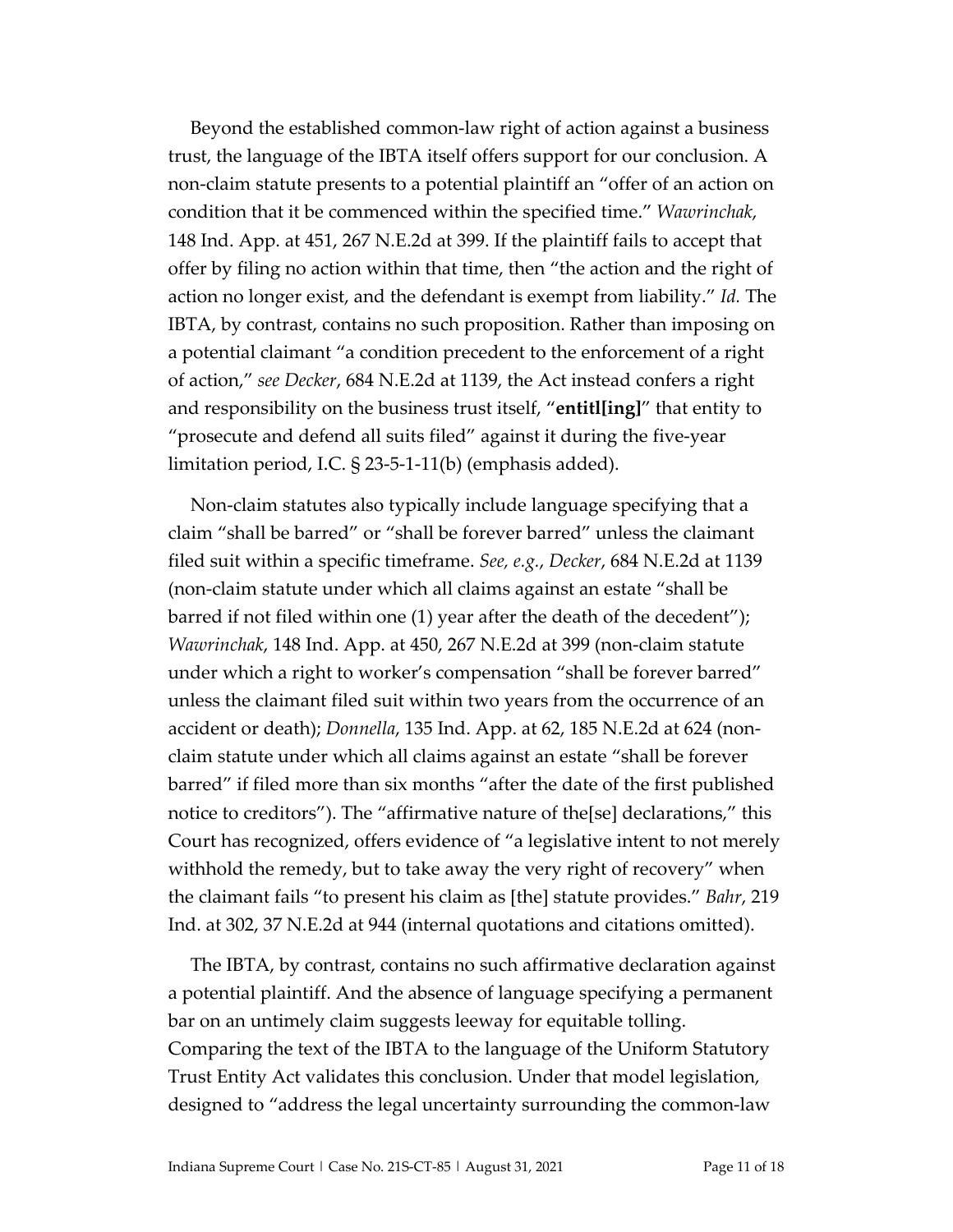business trust," a claim against a trust "is barred" so long as the claimant received notice of the pending dissolution and "the claim is not received by the specified deadline." Unif. Statutory Trust Entity Act of 2009, pref. n. at 1, § 704.

Having ruled out the IBTA's status as a non-claim statute, we must now decide whether to treat it as a general statute of limitation or as a statute of repose. Our analysis below leads us to classify the Act under the latter category of legislation.

While the IBTA created no new right of action (*i.e.*, a right of action unknown to the common law), the Act clearly defines the timeframe in which that right of action may arise, marking the "outer boundaries" of a claimant's "substantive legal rights." *See Gill*, 970 N.E.2d at 637 n.4. From that view, the IBTA fulfills the purpose of a statute of repose. Indeed, rather than creating a deadline for filing suit based on the occurrence of a tort, as a statute of limitations does, the IBTA bars a legal claim "after a specified period of time has run from the occurrence of some event **other than the injury** which gave rise to the claim." *See Kissel*, 579 N.E.2d at 1326 (emphasis added). That event, of course, is the trust's surrendering of authority to conduct business in the state. And the culmination of the fiveyear period following this event "implements a legislative decision that as a matter of policy there should be a specific time beyond which a defendant should no longer be subjected to protracted liability." *ANZ Sec., Inc.*, 137 S. Ct. at 2051 (cleaned up).

We find support for this conclusion by looking to Indiana's corporate "survival" statutes. These statutes extend the life of a dissolved business entity "to wind up and liquidate its business and affairs" and to settle any claims filed against it within a two-year period. I.C. §§ 23-1-45-5 to -7. As with a statue of repose, a survival statute "marks the **outer limit** for suits by dissolved firms as well as suits against them." *Sharif v. Int'l Dev. Grp. Co.*, 399 F.3d 857, 860 (7th Cir. 2005) (emphasis added). *See also Michigan Indiana Condo. Ass'n v. Michigan Place, LLC*, 8 N.E.3d 1246, 1251 (Ill. App. Ct. 2014) (emphasizing that the limited "extension to a corporation's life" indicates "a *fixed endpoint* beyond which a corporation ceases to exist" and "may no longer sue or be sued") (citation omitted). A survival statute, in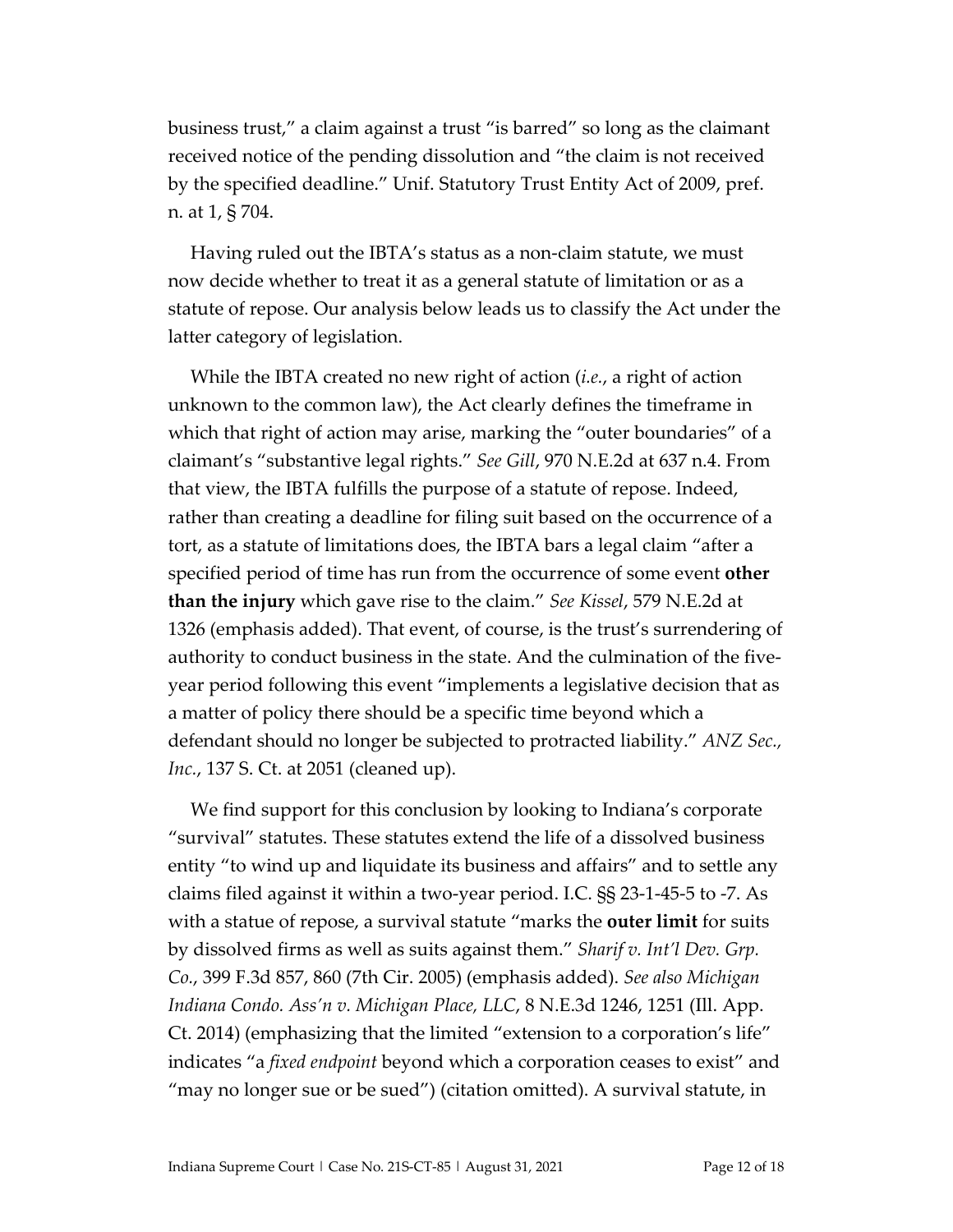other words, "indicates a legislative policy to place a definite termination upon corporate existence with respect to dissolution, as well as to protect shareholders, officers, and directors of dissolved corporations from prolonged and uncertain liability." *Indiana Nat. Bank v. Churchman*, 564 N.E.2d 340, 344 (Ind. Ct. App. 1990). And by deferring to this policy, our courts have properly "refused to apply equitable remedies" to expand a potential claimant's limited corridor of relief. *Id.*

Of course, "a survival statute operates to give life to a claim that would otherwise be extinguished by virtue of **corporate** dissolution," *id.* at 342– 43 (emphasis added), whereas the IBTA's limitation period applies to an "**unincorporated** business association," I.C. § 23-5-1-2(a) (emphasis added). But the IBTA also entitles the beneficiaries of a business trust "to the same limitation of personal liability extended to stockholders of private corporations." I.C. § 23-5-1-2(a). And if the beneficiaries of a business trust enjoy the same limited liability as corporate shareholders, we see no reason to distinguish these two groups when barring legal claims filed beyond the statutory time limit.

In short, we conclude that the IBTA's five-year limitation period is a statute of repose rather than a general statute of limitation or a condition precedent to filing suit. And because statutes of repose preclude equitable rules of tolling, we hold that Blackford's claim—filed beyond the IBTA's five-year limitation period—is untimely.

# **II. Even if the IBTA were subject to tolling, the Clinic's constructive fraud precludes equitable relief for Blackford.**

While "a statute of repose is **typically** an absolute time limit beyond which liability no longer exists," *Kissel*, 579 N.E.2d at 1328 (emphasis added), we recognize the rare case in which our courts have made an exception, including for instances of fraud. *See, e.g.*, *In re Plummer's Est.*, 141 Ind. App. 142, 151, 219 N.E.2d 917, 922 (1966) (concluding that, "in the absence of fraud or mistake," a party may only attack the validity of a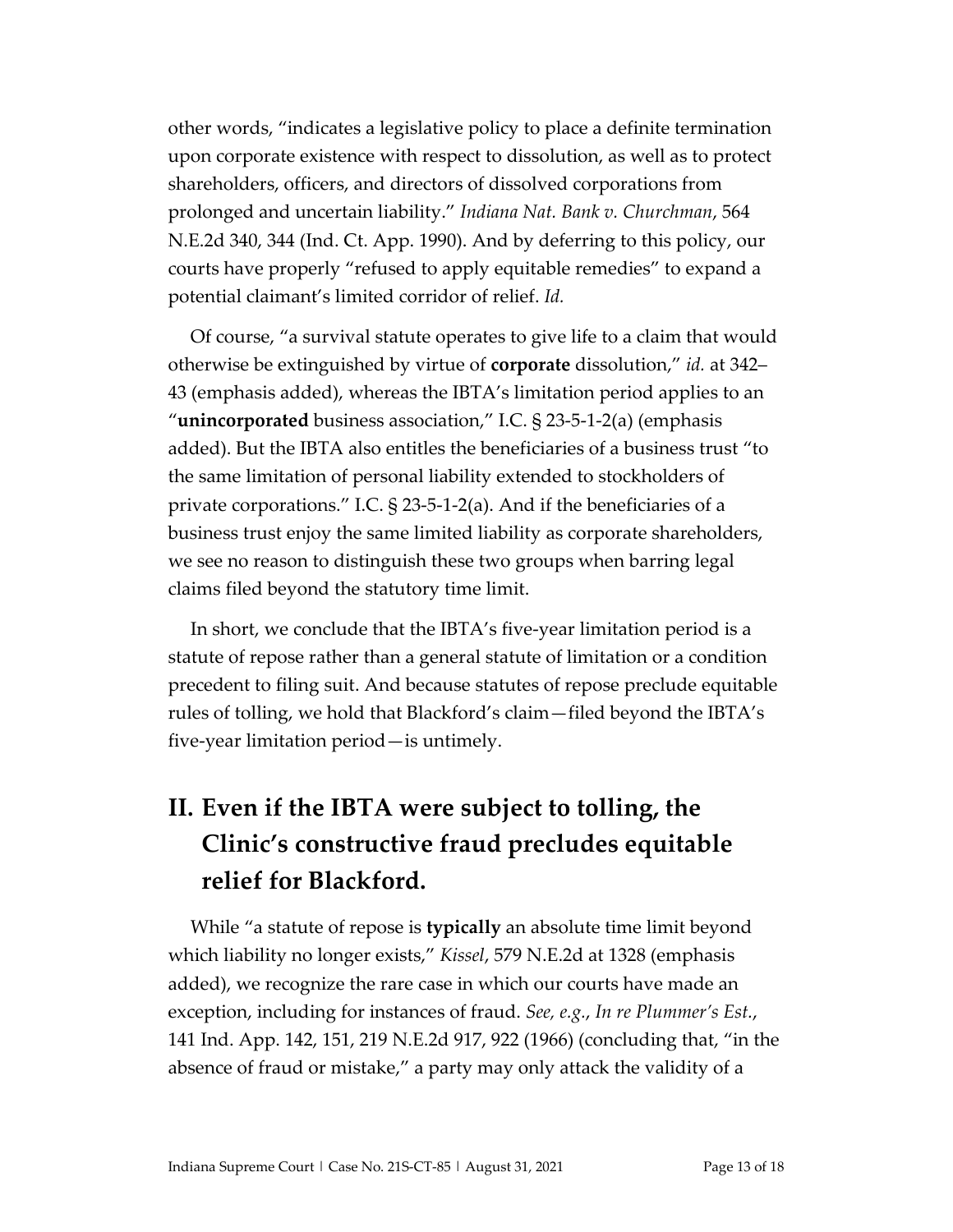duly probated will within the six-month time limit specified in the probate code's "statute of repose").[6](#page-13-0)

The Clinic argues that, even if an equitable exception were to apply to the IBTA, this case involves only a claim of passive (or constructive) fraud, rather than active fraud. And for this reason, the Clinic asserts, tolling would have ended, at the latest, upon termination of the doctor-patient relationship in June 2009 (when the Clinic dissolved), thus rendering Blackford's lawsuit untimely.

For her part, Blackford acknowledges that the Clinic's actions amounted to passive fraud; she contends, however, that Indiana should formally abolish the distinction between active and passive fraud. Short of that, Blackford asks this Court to recognize an exception in cases where, like here, the patient has no reason to second-guess her medical provider's diagnosis, the patient continues to seek and receive medical care from that provider, and the provider's passive fraud prevented her from discovering its misconduct.

On this issue, we agree with the Clinic.

The doctrine of fraudulent concealment is an equitable remedy that bars a statute-of-limitations defense when the defendant who invokes it prevented the plaintiff from discovering an otherwise valid claim. *Garneau v. Bush*, 838 N.E.2d 1134, 1142 (Ind. Ct. App. 2005). Fraudulent concealment may be active or it may be passive. *Id.* The former category "involves affirmative acts of concealment intended to mislead or hinder the plaintiff from obtaining information concerning the malpractice."

<span id="page-13-0"></span> <sup>6</sup> In other cases, our courts have noted the **possibility** of an exception to the otherwise absolute time limits imposed by a statute of repose. *See, e.g.*, *Wenger v. Weldy*, 605 N.E.2d 796, 798 (Ind. Ct. App. 1993) (suggesting, without deciding, that the statute of repose under Indiana's Products Liability Act **may** permit "recommencement of the statute when a product has been reconditioned, altered, or modified to the extent that a 'new' product has been introduced into the stream of commerce"). *But see Estabrook v. Mazak Corp.*, 140 N.E.3d 830, 833–34 (Ind. 2020) (declining to carve out such an exception based on the IPLA's plain language).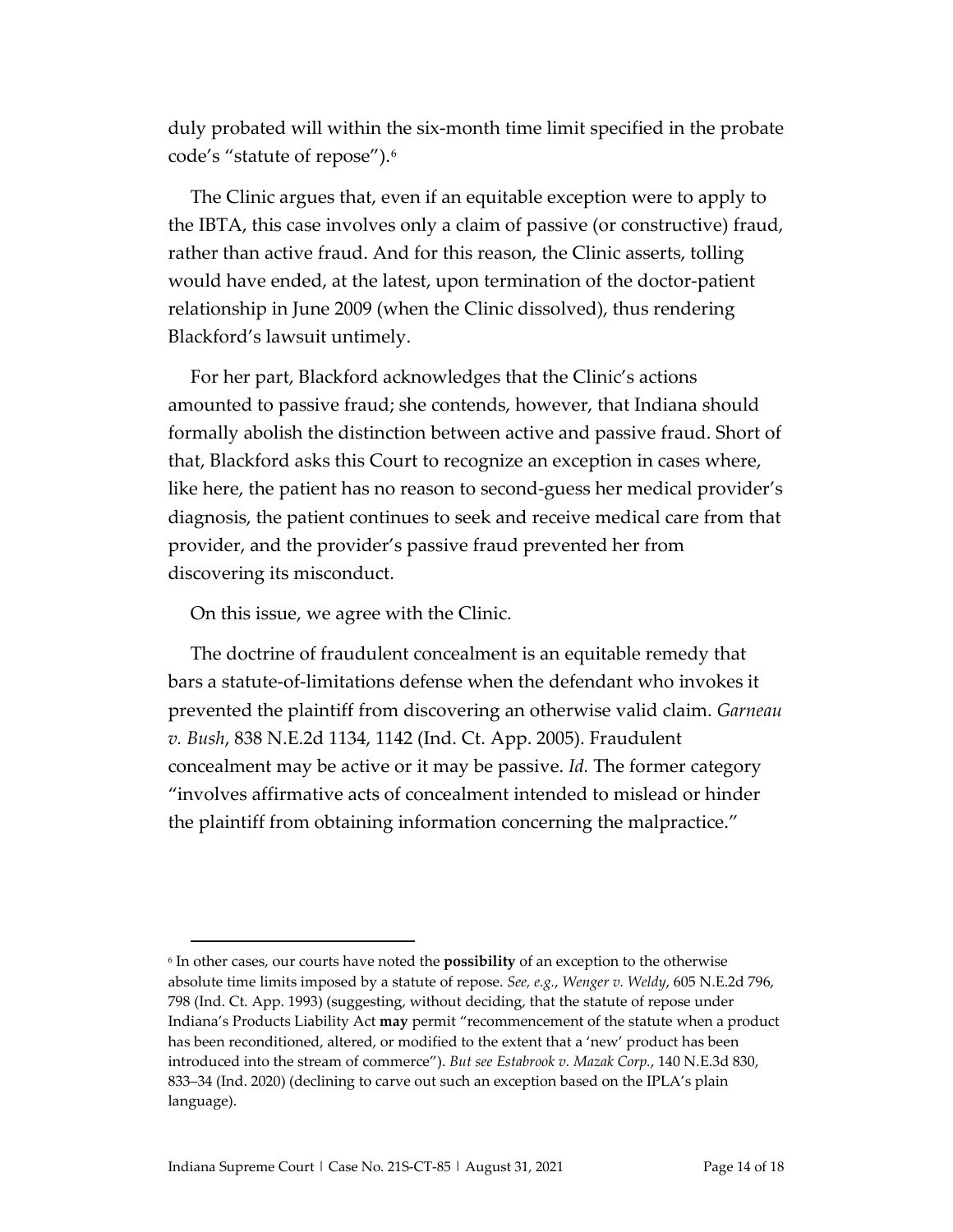*Boggs*, 730 N.E.2d at 698. Passive fraud, on the other hand, involves "the failure to disclose material information to the patient." *Id.*

The significance of this distinction "lies in the different points in time at which plaintiffs may commence their malpractice actions." *Hughes v. Glaese*, 659 N.E.2d 516, 519 (Ind. 1995). With passive concealment, the physician's "duty to disclose ceases at the termination of the physicianpatient relationship," leaving the plaintiff with no remedy if he "fails to exercise due diligence in filing his claim after the equitable grounds cease to be operational as a valid basis for inducing [his] delay." *Id.* With active concealment, by contrast, the tolling period "continues for a reasonable time after the plaintiff discovers the alleged malpractice or discovers information which in the exercise of reasonable diligence would lead to discovery of the malpractice." *Id.* (cleaned up).

Our jurisprudence has long maintained the distinction between active and passive fraud. *See Guy v. Schuldt*, 236 Ind. 101, 109, 138 N.E.2d 891, 895 (1956) (distinguishing active fraud, in which case "the action accrues when the plaintiff first learns of the wrong," from constructive fraud, in which case tolling ends, and the action accrues, when the patientphysician "relationship is terminated"); *Boggs*, 730 N.E.2d at 698 (same). In fact, we've expressly "decline[d] to abolish the distinction" in the past. *Hughes*, 659 N.E.2d at 521. And we refuse to take a different path today. By maintaining the two categories "on the basis of whether the physician's concealment was negligent or purposeful," our "courts can make more appropriate and just determinations as to when defendant physicians should be prevented from asserting the limitations defense." *Id.*

To be sure, *Guy*, *Boggs*, and *Hughes* each involved the two-year statute of limitations under Indiana's Medical Malpractice Act. But we see no reason to collapse the distinction between active and passive fraud in the context of the IBTA's limitation period. Indeed, our jurisprudence has never limited the distinction only to the doctor-patient relationship; rather, it applies to **any** "fiduciary or confidential relationship" where "there exists a duty to disclose material information between the parties." *Hughes*, 659 N.E.2d at 520 (quoting *Guy*, 236 Ind. at 109, 138 N.E.2d at 895). *See, e.g.*, *Malachowski v. Bank One, Indianapolis*, 590 N.E.2d 559, 563 (Ind.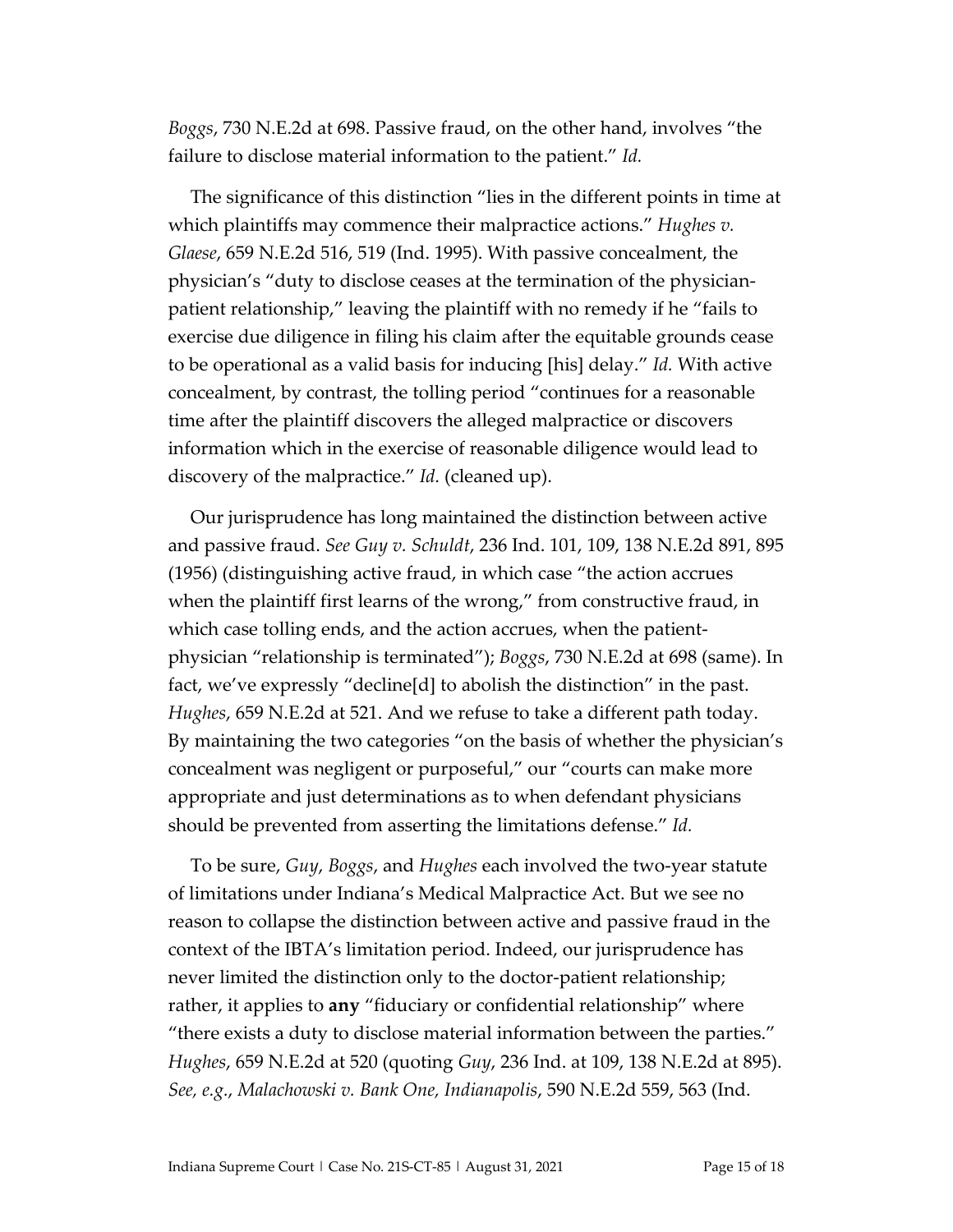1992) (breach-of-trust claim); *Keesling v. Baker & Daniels*, 571 N.E.2d 562, 565 (Ind. Ct. App. 1991) (legal-malpractice claim). The doctor-patient relationship is only one example. *Hughes*, 659 N.E.2d at 520.

Based on our long-standing distinction between active and passive fraud, which we re-affirm yet again today, we hold that, even if the IBTA's statute of repose were the rare one subject to tolling, that tolling would have ended—and Blackford's claim accrued—at the latest, upon termination of the doctor-patient relationship on June 30, 2009 (when the Clinic surrendered its authority to conduct business). And because Blackford filed suit more than five years later—on March 13, 2015—we consider her claim untimely.

Still, Blackford asks this Court to recognize an exception in cases where, like here, the patient has no reason to second-guess her medical provider's diagnosis, the patient continues to seek and receive medical care from that provider, and the provider's actions prevented her from discovering its misconduct.

While we sympathize with Blackford's unfortunate circumstances, we reject her invitation, which, in effect, amounts to nothing more than a request for us to abolish the distinction between active and passive fraud as it applies to her. What's more, we've rejected a similar argument in the past. In *Hughes*, the plaintiff urged us to base the distinction not on the physician's intent or purpose but rather on whether the concealment or "misrepresentation is of such a nature as to prevent inquiry or to mislead." 659 N.E.2d at 521. "To accept the plaintiff's view," we reasoned in rejecting the plaintiff's argument, "would essentially transform all cases of constructive concealment . . . into cases of active concealment." *Id.* "Virtually all information undisclosed by a physician," we added, "whether resulting from a negligent breach of duty to inform or from an intentional, active misrepresentation, would to some degree be likely to prevent inquiry or to mislead and would therefore satisfy the plaintiff's proposed standard." *Id.*

We also question Blackford's assertion that the Clinic's actions "block[ed her] inquiry into, and treatment of, her hepatitis." Resp. to Trans. at 12. Patients often get second opinions to ensure proper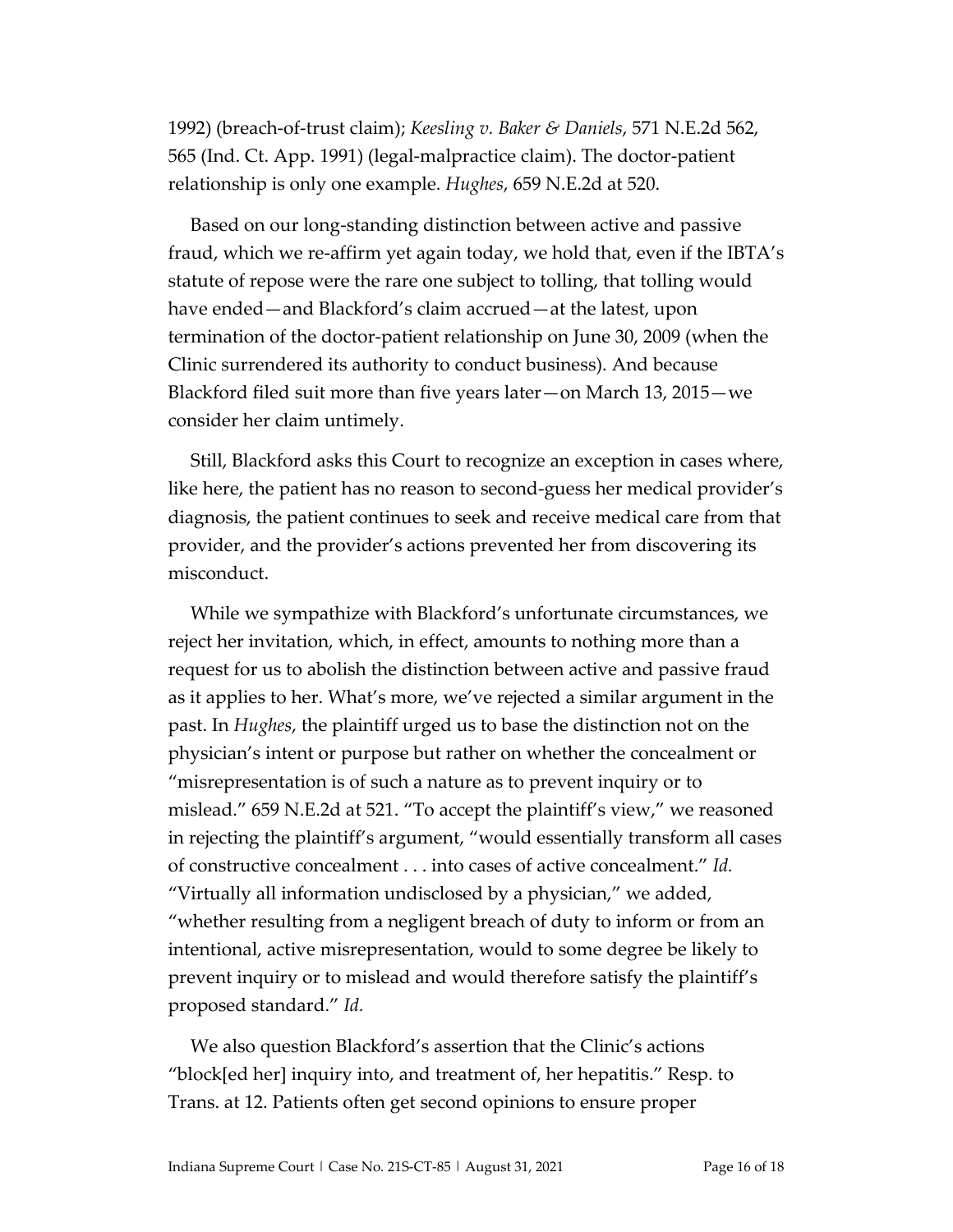treatment. *See, e.g.*, *Havens v. Ritchey*, 582 N.E.2d 792, 795 (Ind. 1991) (noting patient's solicitation of a second opinion after primary physician's failure to properly diagnose). And while Blackford had no obligation to seek alternative medical advice, there was certainly nothing that prevented her from investigating her condition before the limitation period ended by requesting her medical records from the Clinic, as our law permits. *See* I.C. § 16-39-1-1(c) ("On written request and reasonable notice, a provider shall supply to a patient the health records possessed by the provider concerning the patient.").<sup>7</sup>

Finally, we note that, by creating an exception here, we risk extending the temporal line even further in future cases that may present similar circumstances, effectively undermining the policies of "fairness and finality" we deem fundamental to our statutory limitations of action. *See Porter Cty. Sheriff Dep't v. Guzorek*, 857 N.E.2d 363, 368 (Ind. 2006).

## **Conclusion**

Because we consider the IBTA's limitation period a statute of repose, we conclude that fraudulent concealment may not extend the time in which to file a claim. And even if the Act's limitation period were subject to tolling, a tortfeasor's constructive fraud precludes equitable relief. For these reasons, we hold that Blackford's claim is untimely. As such, we affirm the trial court's order granting summary judgment to the Clinic and denying Blackford's motion for partial summary judgment.

Rush, C.J., and David, Massa, and Slaughter, JJ., concur.

<span id="page-16-0"></span><sup>7</sup> Some commentators have even suggested "a mixed management of patients' medical records, so as to share responsibilities between the patient and the Medical Practitioner." Catherine Quantin et al., *The Mixed Management of Patients' Medical Records: Responsibility Sharing Between the Patient and the Physician*, 156 Stud. Health Tech. Info. 189 (2010).